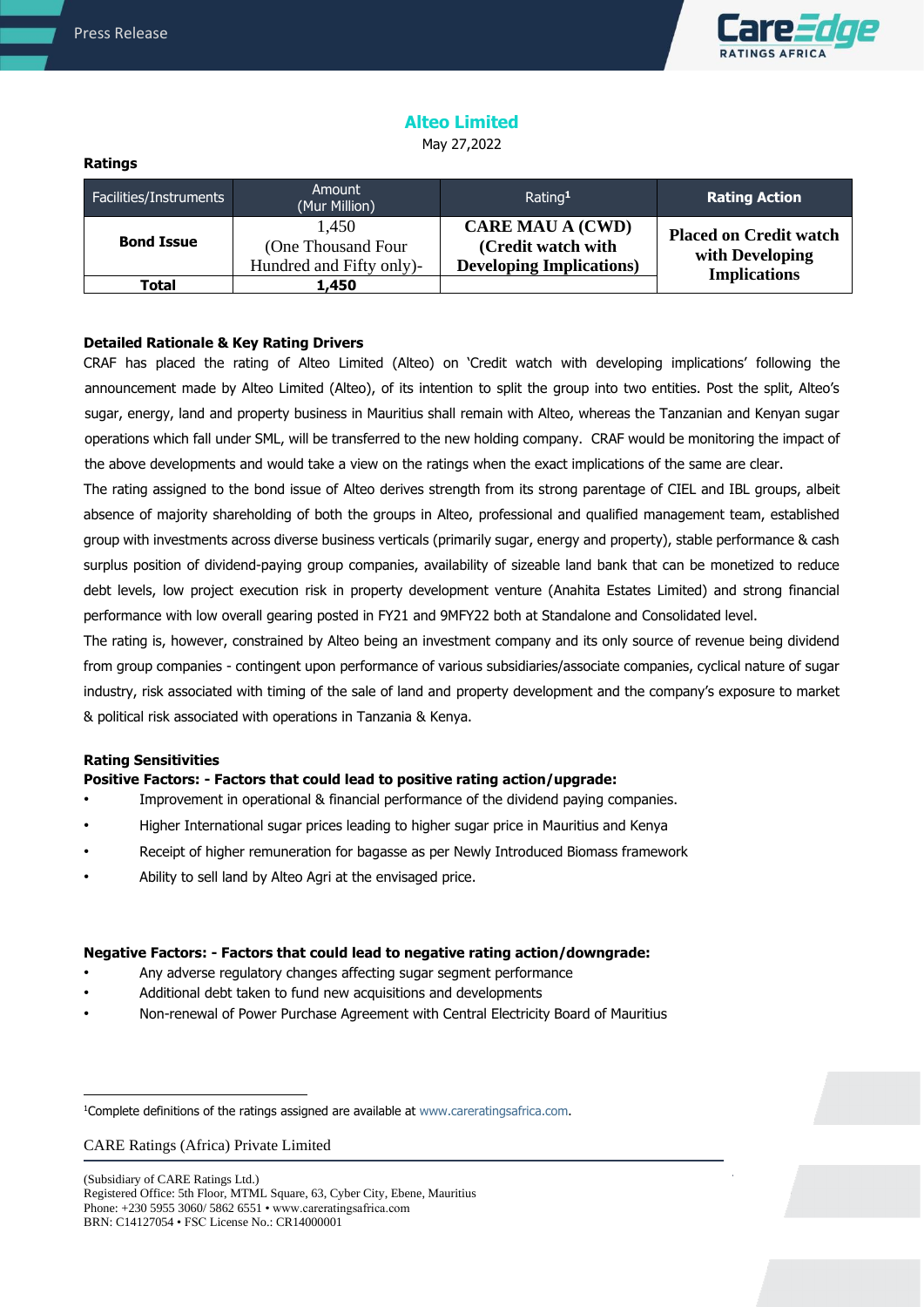

#### **BACKGROUND**

Alteo Limited ("Alteo"), incorporated on 13 September 2017, is a listed investment & holding company which with its subsidiary companies, form the Alteo Group ("The Group"). Alteo Limited is collectively owned and controlled by IBL Ltd (27.64% shareholding) and Ciel Agro Limited (20.96% shareholding), which is part of the Ciel Group (Ciel Limited is rated CARE MAU A+; Positive). The remaining 51.4% stake in the Company is distributed among insurance & pension funds, investment trusts, other corporate bodies and individuals.

The Alteo Group operates across three business sectors namely, (i) the Sugar cluster, engaged in growing and milling sugar cane in Mauritius, Tanzania and Kenya (ii) the Energy cluster which is involved in electricity production in Mauritius and Tanzania and (iii) the Property cluster which promotes, develops, and sells villas in Mauritius.

Alteo is a professionally managed company. It is governed by an 11-member Board of Directors comprising 8 Non-Executive Directors, 1 Executive Director and 2 Independent Non-Executive Directors including a number of eminent industrialists and professionals.

In FY21 (July 1 – June 30), Alteo (Standalone) posted a PAT of Mur 272 million on a total Income of Mur 475 million. At a consolidated level, Alteo posted a PAT of MUR 1,864 million (Mur 222 million for FY20) on a total income of MUR 9,549 million (MUR 8,287 million in FY20). Overall gearing was 0.44x as at 30 June, 2021. In 9MFY22, Alteo at the consolidated level achieved a PAT of MUR 1,889 million (MUR 1,459 million in 9MFY21) on a total income of MUR 9,127 million (MUR 7,518 million in 9MFY21).

#### **Disclaimer**

CARE Ratings (Africa) Private Limited ("CRAF")'s ratings are opinions on the likelihood of timely payment of the obligations under the rated instrument and are not recommendations to sanction, renew, disburse or recall the concerned bank facilities or to buy, sell or hold any security. CRAF's ratings do not convey suitability or price for the investor. CRAF's ratings do not constitute an audit on the rated entity. CRAF has based its ratings/outlooks on information obtained from sources believed by it to be accurate and reliable. CRAF does not, however, guarantee the accuracy, adequacy or completeness of any information and is not responsible for any errors or omissions or for the results obtained from the use of such information. Most entities whose bank facilities/instruments are rated by CRAF have paid a credit rating fee, based on the amount and type of bank facilities/instruments. CRAF may also have other commercial transactions with the entity. In case of partnership/proprietary concerns, the rating /outlook assigned by CRAF is, inter-alia, based on the capital deployed by the partners/proprietor and the financial strength of the firm at present. The rating/outlook may undergo change in case of withdrawal of capital or the unsecured loans brought in by the partners/proprietor in addition to the financial performance and other relevant factors. CRAF is not responsible for any errors and states that it has no financial liability whatsoever to the users of CRAF's rating. CRAF's ratings do not factor in any rating related trigger clauses as per the terms of the facility/instrument, which may involve acceleration of payments in case of rating downgrades. However, if any such clauses are introduced and if triggered, the ratings may see volatility and sharp downgrades.

CARE Ratings (Africa) Private Limited